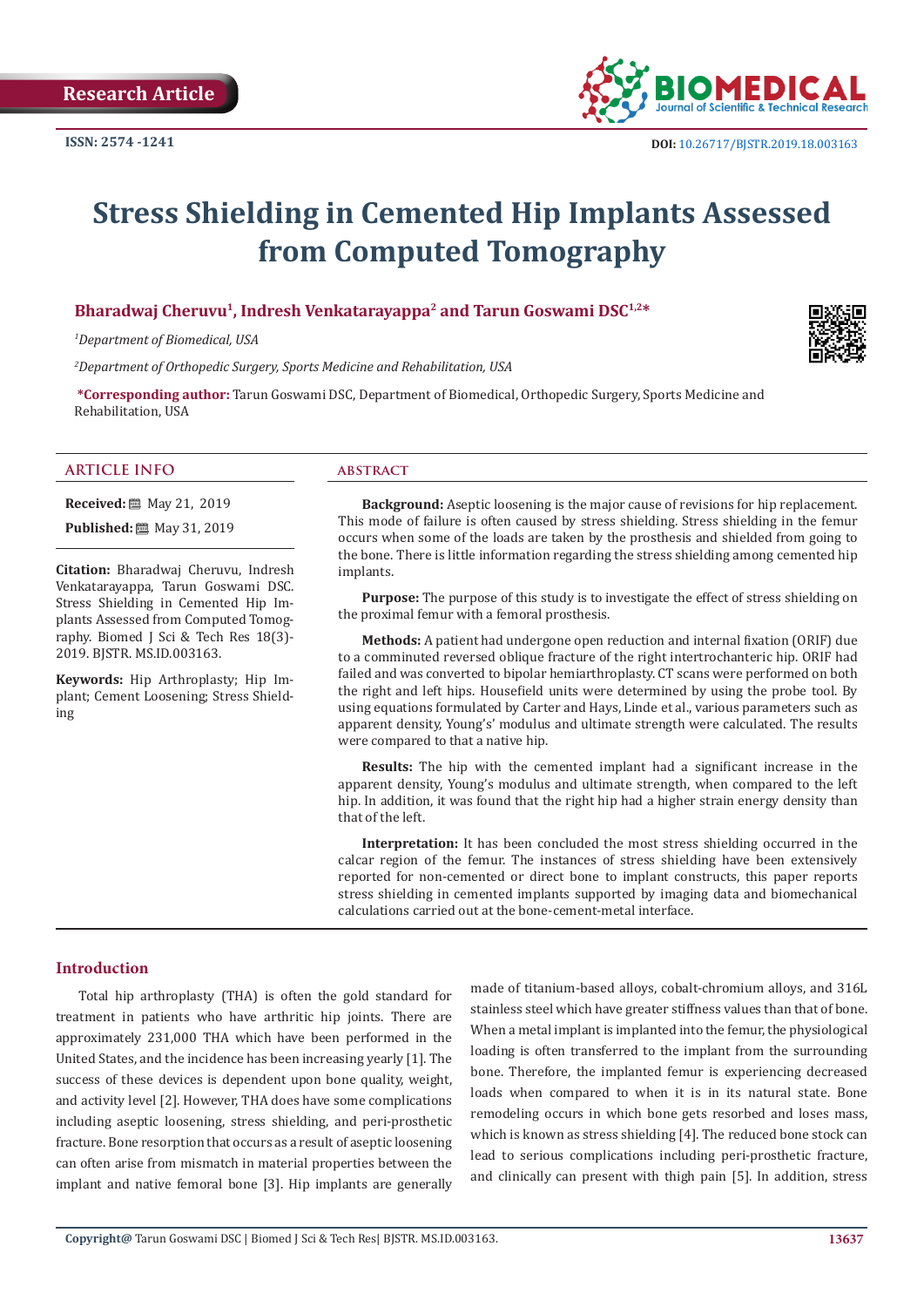shielding can also reduce the quality of the remaining bone stock which lead to an increased risk for fracture and aseptic loosening. There has been an increased incidence of revision THAs due to patients who are undergoing THA at a younger age, and increased life expectancy.

Another important complication of artificial hip implants is bone failure, which is often due to increased stress at the contact point between bone and implant. The implant can act as an indentor through a mechanism of interfacial motion of the implant. Therefore, the bone displaces from the implant which causes microcracks in the bone [6,7]. Over the course of several million cycles, those microcracks accumulates and result in failure of bone. In a recent study shows that the failure of bone occurs at the femoral neck, which is the weakest part of the bone [8]. In this study, there was a linear relationship between maximum stress and the number of cycles, that concluded that Maximum stresses decreases as the number of cycles increases.

### **Materials and Methods**

A 67-year-old white female underwent an open reduction and internal fixation (ORIF) due to a comminuted reversed oblique fracture of the left intertrochanteric hip. The ORIF subsequently failed and a conversion to a bipolar hemiarthroplasty was performed. Radiograph of left hip Hemiarthroplasty shows evidence of loosening at the bone cement interface (Figure 1). Increased cortical density is seen in the portion of the femur containing the endoprosthesis. Heterotopic ossification is seen in the proximal femoral region with no extension across the joint. CT scans were performed on the right and left hip. Slices 91-118 had focused on the proximal femur, neck, trochanter and intertrochanteric regions. For comparison slices from both hips were measured. To be congruent with the results same number of slices were measured for both the hips. The Hounsfield units (HU) were obtained using the probe tool. The CT scans had used calibrated images to provide necessary information to define a linear equation which would convert intensity of an image in HU to its apparent density (ρ) in gm/cm3 (equation 1a). For larger HU values, another linear equation was defined (equation 1b) [9].



**Figure 1:** X-ray of the left hip with cemented hemiarthroplasty.

Equation 1&2: Calculate density of bone from Hounsfield Units

$$
\rho = 1.037 * 10^{-4} (HU + 1000) \text{ for HU} < 138
$$
\n
$$
\rho = 1.011 * 10^{-3} (HU - 2000) + 2 \text{ for HU} > 138
$$

The elastic modulus was calculated based on density-modulus equations, which have been well studied in literature [10-16]. Each of these equations are presented in Table 1. The most frequently used study which investigated the effect of bone composition on bone mechanics which concluded that the stiffness and strength is dependent upon the cube and square respectively of the density [10]. In more recent studies, it was found that the density-modulus equation developed by Austman [16] can better approximate the material properties of ulna [17]. The study by Carter and et al, have used various specimens of bone densities to empirically derive expressions which can be used to estimate the ultimate strength of bone. By using a strain rate of 1% per sec, determination of ultimate strength was determined (equation 3a) [10]. In a recent study, it was found that the strain rate has no effect on the strength. Therefore, in this study the ultimate strength can be determined as seen in equation 3b [18].

**Table 1:** Summary of Density-Modulus Equations from Literature.

| <b>Study</b>          | <b>Density-Modulus</b><br>Relationship                                                | <b>Site</b>                        |
|-----------------------|---------------------------------------------------------------------------------------|------------------------------------|
| Carter and Hayes [10] | $\Lambda$ 3<br>E=2875 $\rho_{\text{-app}}'$                                           | Pooled                             |
| Wirtz et al. [15]     | $\Lambda$ 1.64<br>E=1904 $\rho_{app}$<br>$\Lambda$ 3.09<br>E=2065 $\rho_{\text{app}}$ | Average<br>of several<br>equations |
| Morgan et al. [13]    | $\Lambda$ 1.83<br>E=8920 $\rho_{app}$                                                 | Pooled                             |
| Snyder et al. [14]    | $\Lambda$ 2.39<br>E=3891 $\rho_{\text{app}}$                                          | Tibial Diaphysis                   |
| Keller et al. [11]    | $\Lambda$ 1.83<br>$E = 10500$<br>oash                                                 | Pooled                             |
| Lotz et al. [12]      | $\Lambda$ 1.40<br>E=1310 $\rho_{app}$ '<br>A13430<br>E=14261 $\rho_{app}$             | Pooled                             |
| Austman et al. [16]   | $\wedge$ 1.5<br>E=8346 $\rho_{app}$                                                   |                                    |

Equation 3:

$$
\sigma_v = 51.6 * \rho^2
$$

$$
\sigma_v = 7.5 * \rho^{129}
$$

Strain energy density is often derived to being strain energy per unit of volume [9]. Such strain energy density relates to the ultimate strength of a material and young's modulus (equation 4) [19].

Equation 4:

Strain Energy Density=  $\frac{\sigma_v^2}{2\pi}$ 2 *E*  $\sigma_{v}$ ∗

Previous work has shown that stress shielding was quantified based on stress differences in the implanted femur with the intact femur. Using finite element analysis, it was found that stress shielding from the difference in the stress for each element in the bone before and after THA and divided by stresses in the intact bone [2]. In another study, stress shielding has been defined as the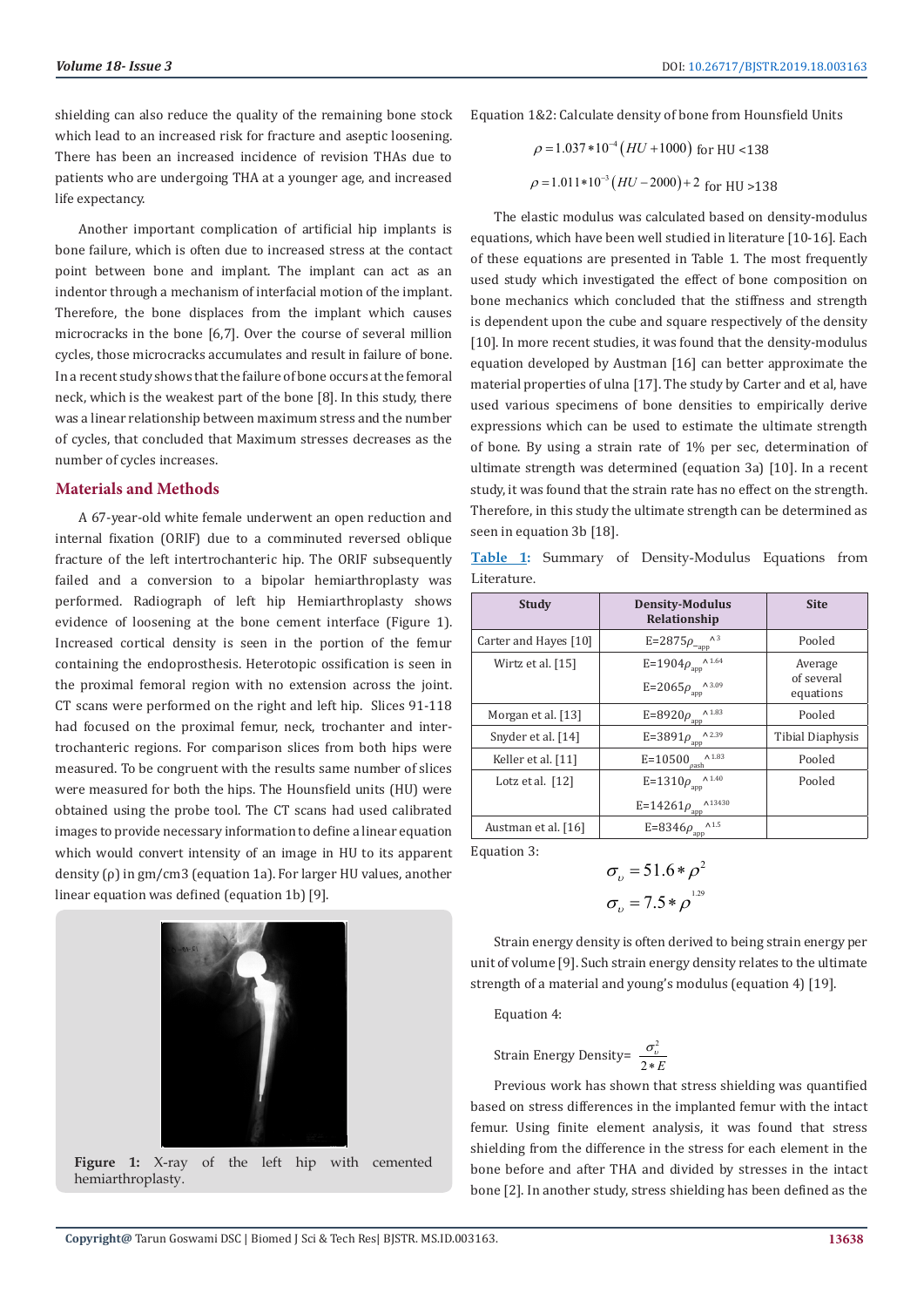change in strain energy density in the implanted bone relative to reference value in the intact bone, as seen in Equation 5 [20].

Equation 5:

 $Stress\ shielding = \frac{SED\ (operated) - SED (non-operated)}{SED (non-operated)}$  $SED (non-operated)$ 

#### **Discussion**

This is the first study which investigated the effect of hip arthroplasty on the material properties of bone. This retrospective study of a cemented hip arthroplasty developed a method for determining stress shielding. The naïve hip has been used as a comparison, was the key feature for this analysis. It was found that left hip had significantly reduced material properties (i.e. bone density, Young's modulus, Ultimate strength and Strain Energy Density) when compared with the right hip (p-value=0.0001) (Figure 2). Bone density in the right hip had ranged from  $0.3$  to  $1.5$  g/cm<sup>3</sup>, which is consistent with density of normal bone [21]. However, the density in the left hip was around 0.11 g/cm<sup>3</sup> which does suggest an increased risk for bone fractures [22]. A possible reason for the decreased density in the left hip can be secondary to bone remodeling because of the hip arthroplasty. A possible limitation can be that it is not known about patient duration of the device.



**Figure 2:** Comparison of the hounsfield units of bone in the right and left hip.

Average Young's modulus was found to be 6.5 GPa and 0.32 GPa in the right and left hip respectively, which was statistically significant (p-value=0.001). Previous studies have concluded a non-linear model which investigates the relationship between mechanical properties and apparent density [10]. In this study, a linear relationship between Young's modulus and apparent density was observed (Figure 3). Similar relationship between ultimate strength and apparent density was also observed (Figure 4). In both cases, these linear relationships showed a very strong correlation with r>0.98, which is comparable to study by Linde in 1991 [23]. Compared to the study by Linde [23], this study had analyzed using a 67 year old living female. Whereas in the latter study, it utlized a cadaveric bone. Our study can provide a much more realistic representation.







**Figure 4:** Comparison of the Stress Energy Density between right and left hip.

The average Strain Energy density found in this study was 0.002  $N/m<sup>2</sup>$  and 0.00032  $N/m<sup>2</sup>$  for the right and left hip respectively, (p-value=0.0001). The higher values of Strain energy density often correspond to bone overload caused by the implant [24]. In addition, the higher strains can be a mechanical stimulus for the bone in which it requires the bone to remodel and strengthen as required. In the right hip, the peak Strain energy density had also corresponded with peak values in both density and Hounsfield Units, which was also concluded in a similar study [24]. This can further explain the correlation that higher strain energy density values will have increased bone resorption.

(Figure 4) represents the stress shielding in the hip as a result of the hip. The negative value represents a stimulus for bone resorption [25]. In this study, stress shielding had occurred throughout the stem of the implant. The lowest value was observed at around slice number 109 which corresponded with the highest value in right hip for Strain Energy density, Bone density and Hounsfield units. The largest stress shielding had occurred in the proximal part of the femur, which does further support previous studies. This study had concluded that the left hip which had the implant was significantly weaker than the right hip (Figure 5). The patient demographics in terms of the duration that the implant was inside her leg is not known. Therefore, it is unclear in terms on when these bone changes were taken place. Stress shielding is one of the instigators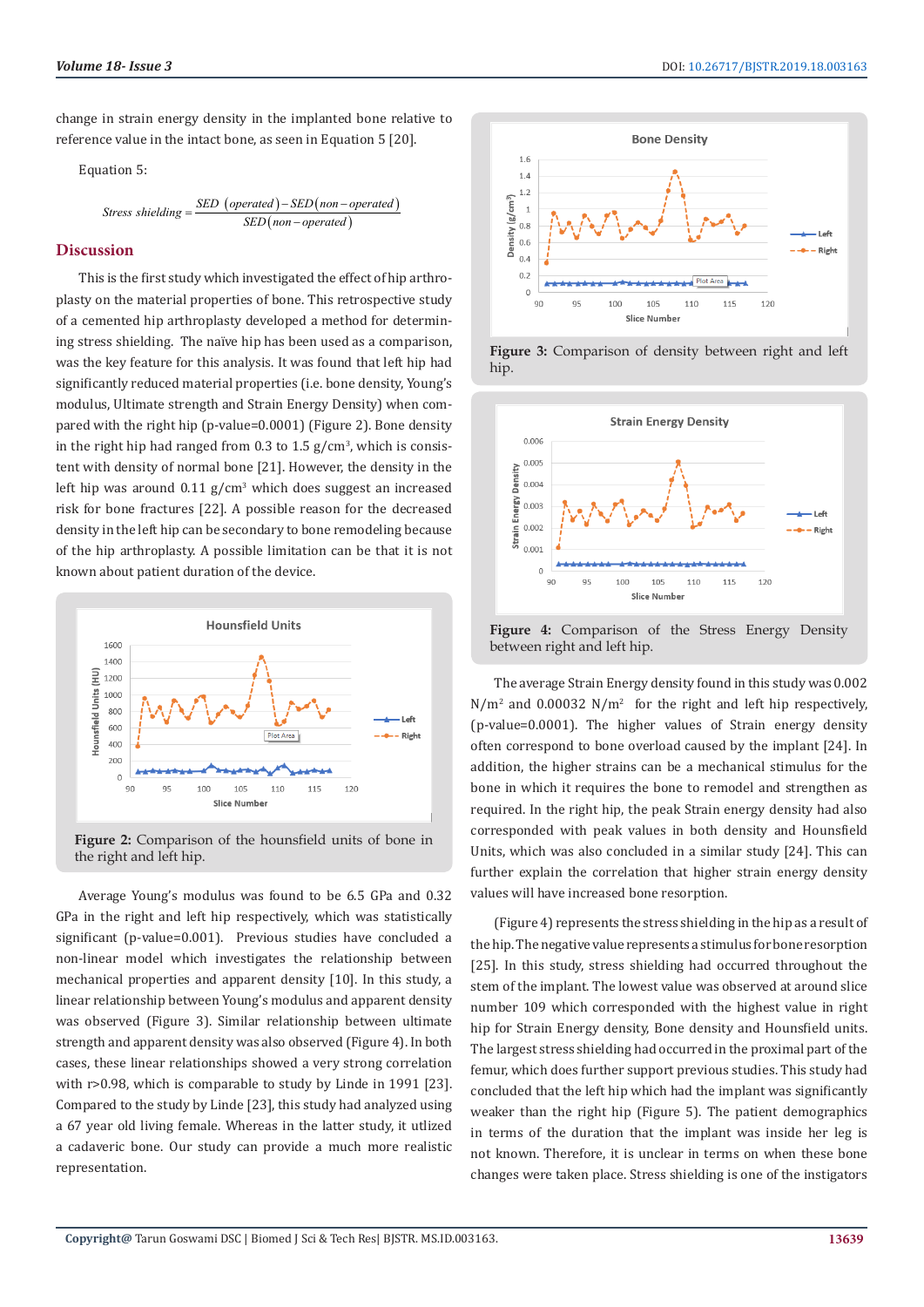for bone loss. Bone loss can be defined as the difference between the operated and non-operated sides. It can be quantified based on the bone mineral content and bone mineral density with the use of DEXA radiographic scans. In this study, we had used CT scans of a patient who had cemented hip arthroplasty. Another limitation was

the small sample size. Unlike in previous studies, we had found a linear relationship between density and material properties, with a correlation of 0.98 and greater. This methodology can be quite useful in being able to provide with additional diagnostic tools to possibly prevent aseptic loosening (Figure 6).



**Figure 5:** Stress shielding with respect to slice number.



**Figure 6:** Linear relationship between Youngs' modulus and Density.

#### **Conclusion**

It was found that implanted hip has 86%, 95%, 92%, and 88% decrease when compared to intact hip for density, Young's modulus, Ultimate strength, and Strain Energy density, respectively. Stress shielding was observed throughout the stem of the implant. Strong linear relationships have been determined between material properties and density (Figure 7).



**Figure 7:** Linear relationship between Ultimate Strength and Density.